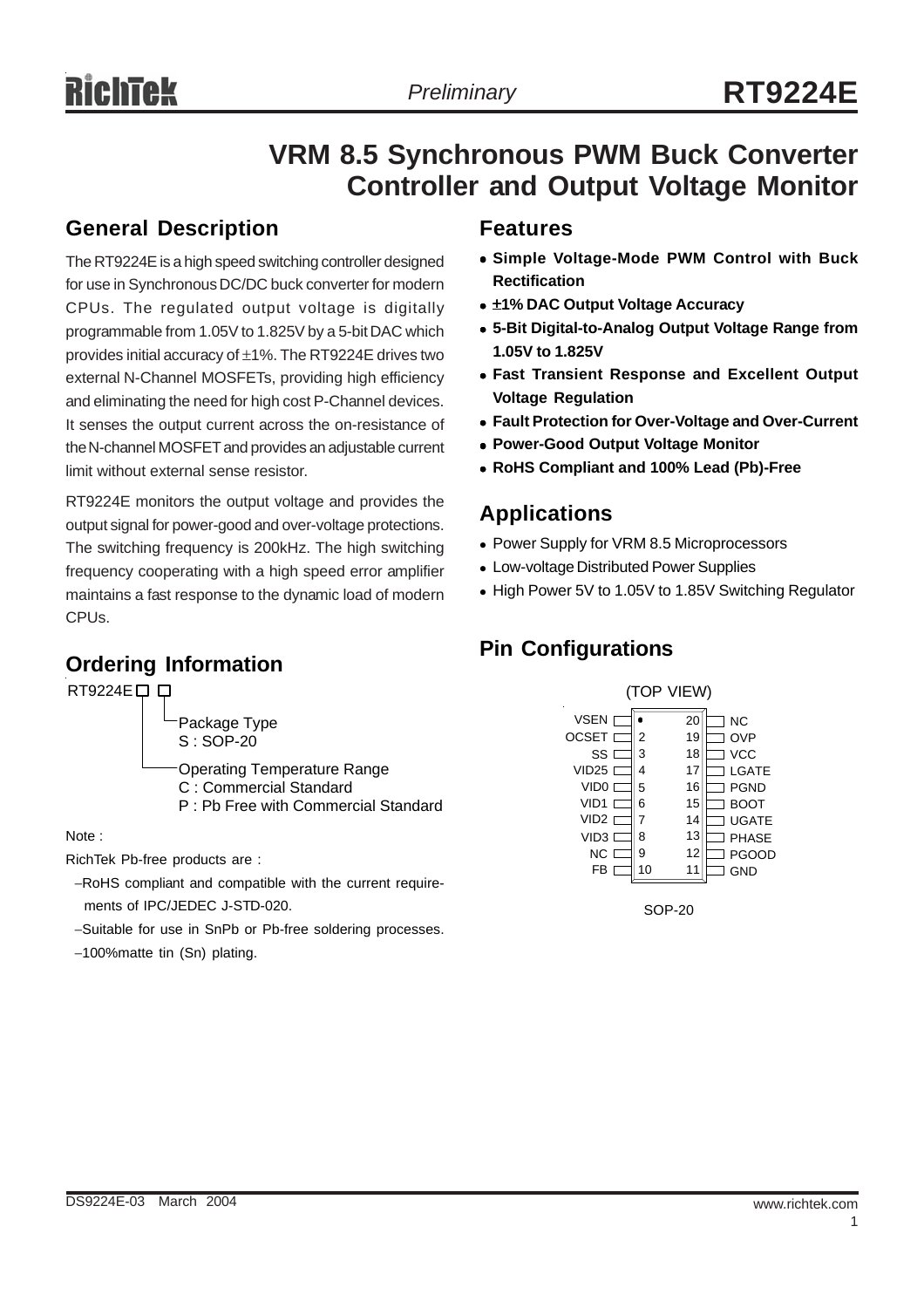## **Typical Application Circuit**



Component Selection Notes:

C<sub>OUT</sub>, C<sub>IN</sub> − Each 1000µF 6.3WV DC, Sanyo MV-GX or Equivalent.

L2 - Core: Micrometals T50-52B; Winding: 10 Turns of 16AWG.

L1 – Core: Micrometals T50-52; Winding: 5 Turns of 18AWG.

D2 − 3A, 40V Schottky, Motorola MBR340 or Equivalent.

Q1, Q2 − PHB83N03LT; PHB95N03LT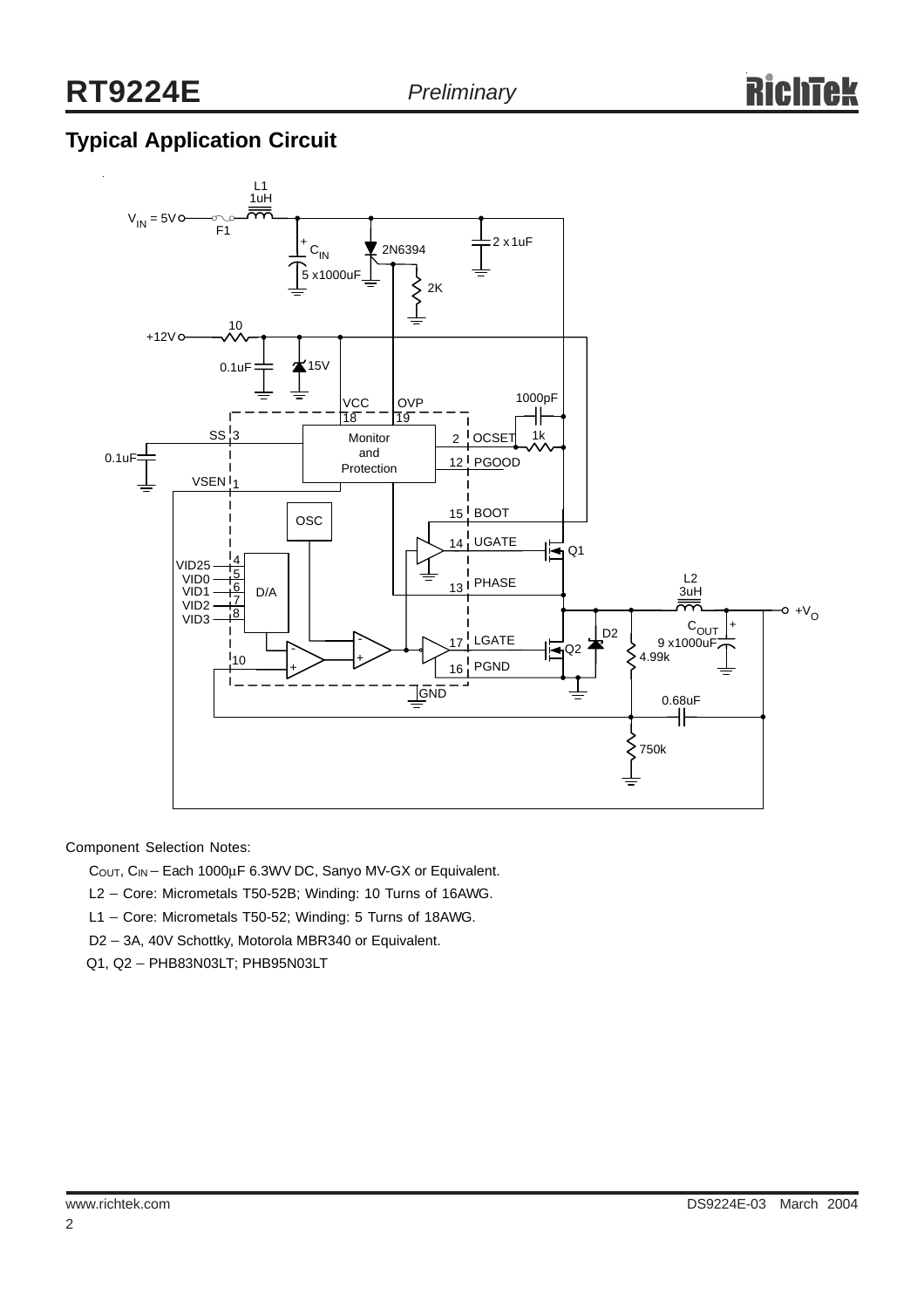## **Function Block Diagram**

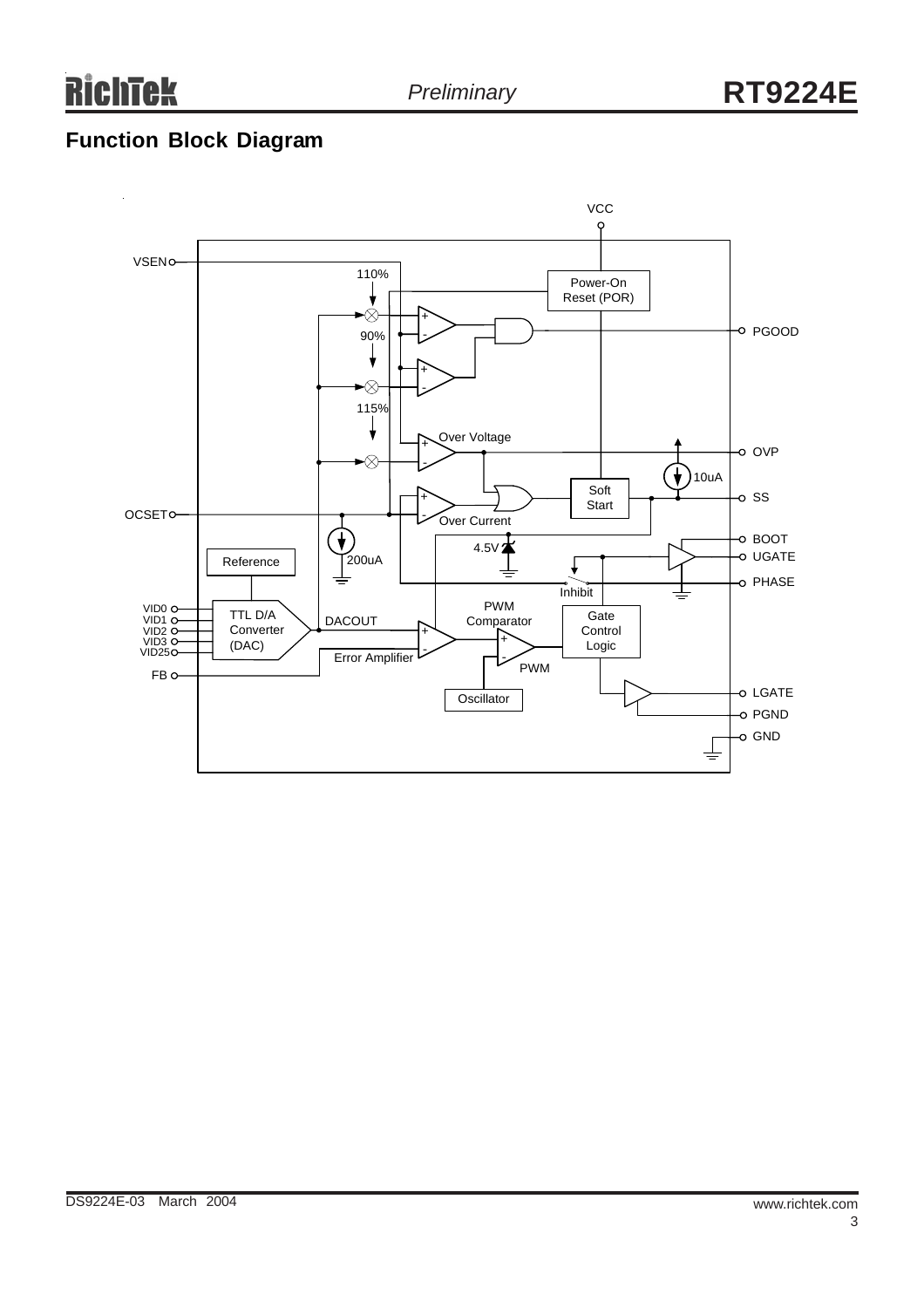# **Functional Pin Description**

| Pin No.                 | <b>Pin Name</b>  | <b>Pin Function</b>                                                                                                                                                                                                                                         |  |  |  |
|-------------------------|------------------|-------------------------------------------------------------------------------------------------------------------------------------------------------------------------------------------------------------------------------------------------------------|--|--|--|
| 1                       | <b>VSEN</b>      | Output Voltage Monitoring Input for OVP and PGOOD                                                                                                                                                                                                           |  |  |  |
| $\overline{2}$          | <b>OCSET</b>     | Over current set pin, sinks 200 $\mu$ A through a resistor ( $R_{OCS}$ ) from this upper N-MOSFET to<br>set the trip point:<br>$200uA \times Rocs$<br>$PEAK = \frac{1}{2}$<br>MOSFET - on resistance<br>An over-current trip cycles the soft-start function |  |  |  |
| 3                       | SS               | Soft start speed is set by internal $10\mu A$ current source and capacitor from this pin to GND                                                                                                                                                             |  |  |  |
| $\overline{\mathbf{4}}$ | <b>VID25</b>     | Switching regulator output voltage setting                                                                                                                                                                                                                  |  |  |  |
| 5                       | VID <sub>0</sub> | Switching regulator output voltage setting                                                                                                                                                                                                                  |  |  |  |
| 6                       | VID1             | Switching regulator output voltage setting                                                                                                                                                                                                                  |  |  |  |
| $\overline{7}$          | VID <sub>2</sub> | Switching regulator output voltage setting                                                                                                                                                                                                                  |  |  |  |
| 8                       | VID <sub>3</sub> | Switching regulator output voltage setting                                                                                                                                                                                                                  |  |  |  |
| 9,20                    | <b>NC</b>        | No connection                                                                                                                                                                                                                                               |  |  |  |
| 10                      | <b>FB</b>        | Feedback input pin                                                                                                                                                                                                                                          |  |  |  |
| 11                      | <b>GND</b>       | IC signal ground                                                                                                                                                                                                                                            |  |  |  |
| 12                      | <b>PGOOD</b>     | Open drain logic output<br>This pin is pulled low when the converter output is not within $\pm 10\%$ of the DACOUT<br>reference voltage                                                                                                                     |  |  |  |
| 13                      | <b>PHASE</b>     | Current limit sense input                                                                                                                                                                                                                                   |  |  |  |
| 14                      | <b>UGATE</b>     | High side driver output                                                                                                                                                                                                                                     |  |  |  |
| 15                      | <b>BOOT</b>      | Driver power                                                                                                                                                                                                                                                |  |  |  |
| 16                      | <b>PGND</b>      | Low-side driver GND                                                                                                                                                                                                                                         |  |  |  |
| 17                      | <b>LGATE</b>     | Low side driver output                                                                                                                                                                                                                                      |  |  |  |
| 18                      | <b>VCC</b>       | Power supply input                                                                                                                                                                                                                                          |  |  |  |
| 19                      | <b>OVP</b>       | Over voltage protection<br>This pin is pulled high when the VSEN voltage is over 15% of the DACOUT reference<br>voltage                                                                                                                                     |  |  |  |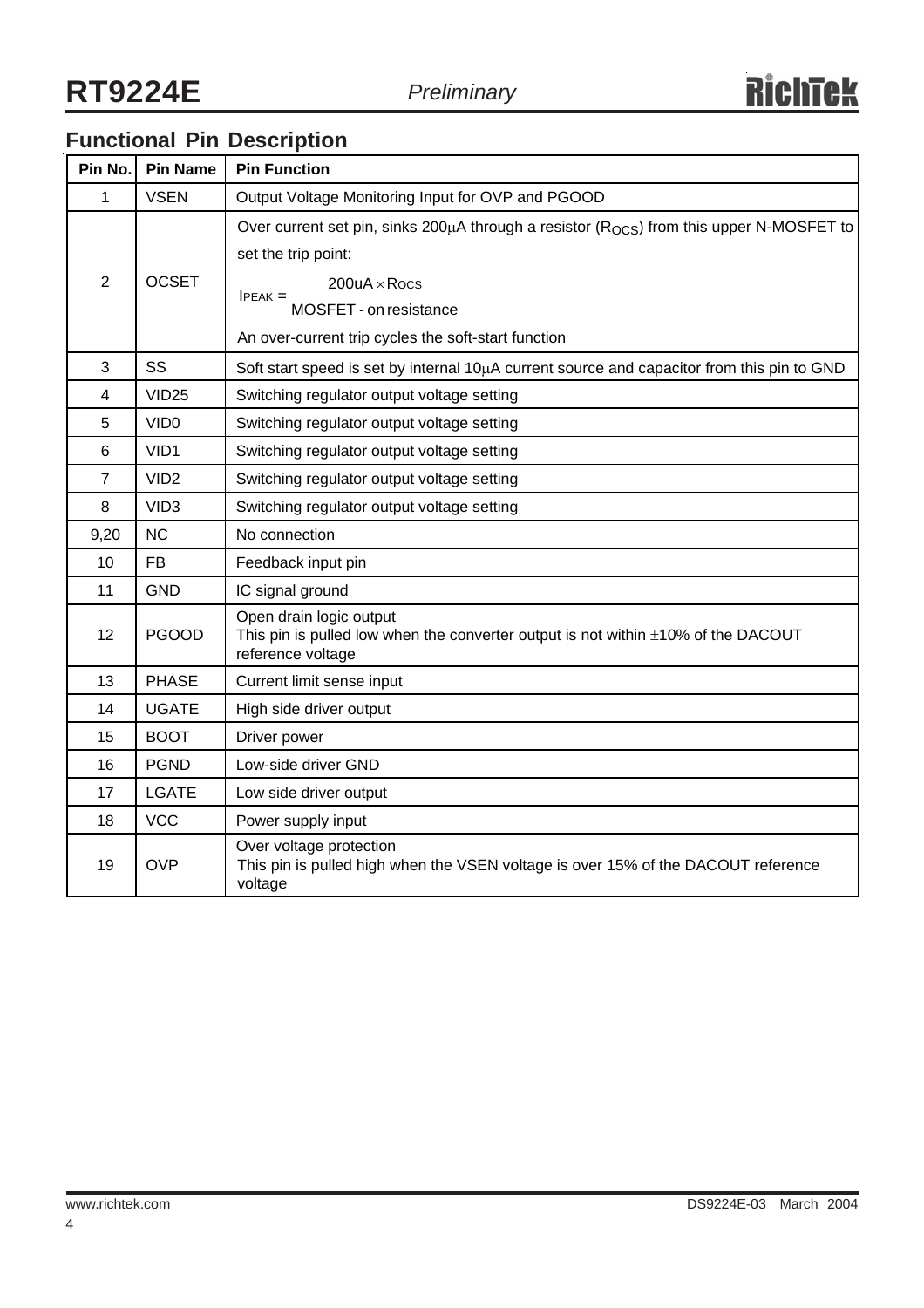|  |  |  | <b>Table 1 Output Voltage Program</b> |
|--|--|--|---------------------------------------|
|--|--|--|---------------------------------------|

| <b>Pin Name</b>   |                  |                  |                  |                  |                                      |  |
|-------------------|------------------|------------------|------------------|------------------|--------------------------------------|--|
| VID <sub>25</sub> | VID <sub>3</sub> | VID <sub>2</sub> | VID1             | VID <sub>0</sub> | <b>Nominal Output Voltage DACOUT</b> |  |
| $\pmb{0}$         | $\pmb{0}$        | $\mathbf{1}$     | $\pmb{0}$        | $\mathbf 0$      | 1.050V                               |  |
| $\mathbf{1}$      | $\pmb{0}$        | $\mathbf{1}$     | $\pmb{0}$        | $\mathbf 0$      | 1.075V                               |  |
| $\mathbf 0$       | $\pmb{0}$        | $\pmb{0}$        | $\mathbf{1}$     | $\mathbf 1$      | 1.100V                               |  |
| $\mathbf{1}$      | $\pmb{0}$        | $\pmb{0}$        | $\mathbf{1}$     | $\mathbf{1}$     | 1.125V                               |  |
| $\pmb{0}$         | $\pmb{0}$        | $\pmb{0}$        | $\mathbf{1}$     | $\mathbf 0$      | 1.150V                               |  |
| $\mathbf 1$       | $\mathbf 0$      | $\pmb{0}$        | $\mathbf{1}$     | $\mathbf 0$      | 1.175V                               |  |
| $\boldsymbol{0}$  | $\pmb{0}$        | $\pmb{0}$        | $\pmb{0}$        | $\mathbf 1$      | 1.200V                               |  |
| $\mathbf{1}$      | $\pmb{0}$        | $\mathbf 0$      | $\pmb{0}$        | $\mathbf 1$      | 1.225V                               |  |
| $\mathbf 0$       | $\pmb{0}$        | $\pmb{0}$        | $\pmb{0}$        | $\mathbf 0$      | 1.250V                               |  |
| $\mathbf 1$       | $\pmb{0}$        | $\pmb{0}$        | $\pmb{0}$        | $\mathbf 0$      | 1.275V                               |  |
| $\mathbf 0$       | 1                | $\mathbf{1}$     | $\mathbf{1}$     | $\mathbf{1}$     | 1.300V                               |  |
| $\mathbf{1}$      | $\mathbf{1}$     | $\mathbf{1}$     | $\mathbf{1}$     | $\mathbf{1}$     | 1.325V                               |  |
| $\mathbf 0$       | 1                | $\mathbf{1}$     | $\mathbf{1}$     | $\mathbf 0$      | 1.350V                               |  |
| $\mathbf{1}$      | $\mathbf{1}$     | $\mathbf{1}$     | $\mathbf{1}$     | $\mathbf 0$      | 1.375V                               |  |
| $\pmb{0}$         | 1                | $\mathbf{1}$     | $\mathbf 0$      | $\mathbf 1$      | 1.400V                               |  |
| $\mathbf 1$       | $\mathbf{1}$     | $\mathbf{1}$     | $\mathbf 0$      | $\mathbf{1}$     | 1.425V                               |  |
| $\mathbf 0$       | $\mathbf{1}$     | $\mathbf{1}$     | $\mathbf 0$      | $\mathbf 0$      | 1.450V                               |  |
| $\mathbf{1}$      | $\overline{1}$   | $\mathbf{1}$     | $\mathsf 0$      | $\mathsf 0$      | 1.475V                               |  |
| $\pmb{0}$         | 1                | $\pmb{0}$        | $\mathbf{1}$     | $\mathbf{1}$     | 1.500V                               |  |
| $\mathbf{1}$      | 1                | $\pmb{0}$        | $\mathbf{1}$     | $\mathbf{1}$     | 1.525V                               |  |
| $\mathbf 0$       | $\mathbf{1}$     | $\pmb{0}$        | $\mathbf{1}$     | $\mathbf 0$      | 1.550V                               |  |
| $\mathbf{1}$      | 1                | $\pmb{0}$        | $\mathbf{1}$     | $\mathbf 0$      | 1.575V                               |  |
| $\pmb{0}$         | $\mathbf{1}$     | $\pmb{0}$        | $\mathbf 0$      | $\mathbf{1}$     | 1.600V                               |  |
| $\mathbf 1$       | 1                | $\mathbf 0$      | $\mathbf 0$      | $\mathbf 1$      | 1.625V                               |  |
| $\pmb{0}$         | 1                | $\pmb{0}$        | $\boldsymbol{0}$ | 0                | 1.650V                               |  |
| $\mathbf{1}$      | $\mathbf{1}$     | $\pmb{0}$        | $\pmb{0}$        | $\mathbf 0$      | 1.675V                               |  |
| $\pmb{0}$         | $\pmb{0}$        | $\mathbf{1}$     | $\mathbf{1}$     | $\mathbf{1}$     | 1.700V                               |  |
| $\mathbf{1}$      | $\pmb{0}$        | $\mathbf 1$      | $\mathbf{1}$     | $\mathbf{1}$     | 1.725V                               |  |
| $\mathbf 0$       | $\pmb{0}$        | $\mathbf{1}$     | $\mathbf{1}$     | $\mathbf 0$      | 1.750V                               |  |
| $\mathbf{1}$      | $\pmb{0}$        | $\mathbf{1}$     | $\mathbf{1}$     | $\mathbf 0$      | 1.775V                               |  |
| $\pmb{0}$         | $\pmb{0}$        | $\mathbf{1}$     | $\pmb{0}$        | $\mathbf 1$      | 1.800V                               |  |
| $\mathbf{1}$      | $\mathbf 0$      | $\mathbf{1}$     | $\pmb{0}$        | $\mathbf{1}$     | 1.825V                               |  |

Note: (1) 0:Connected to GND (2) 1:Open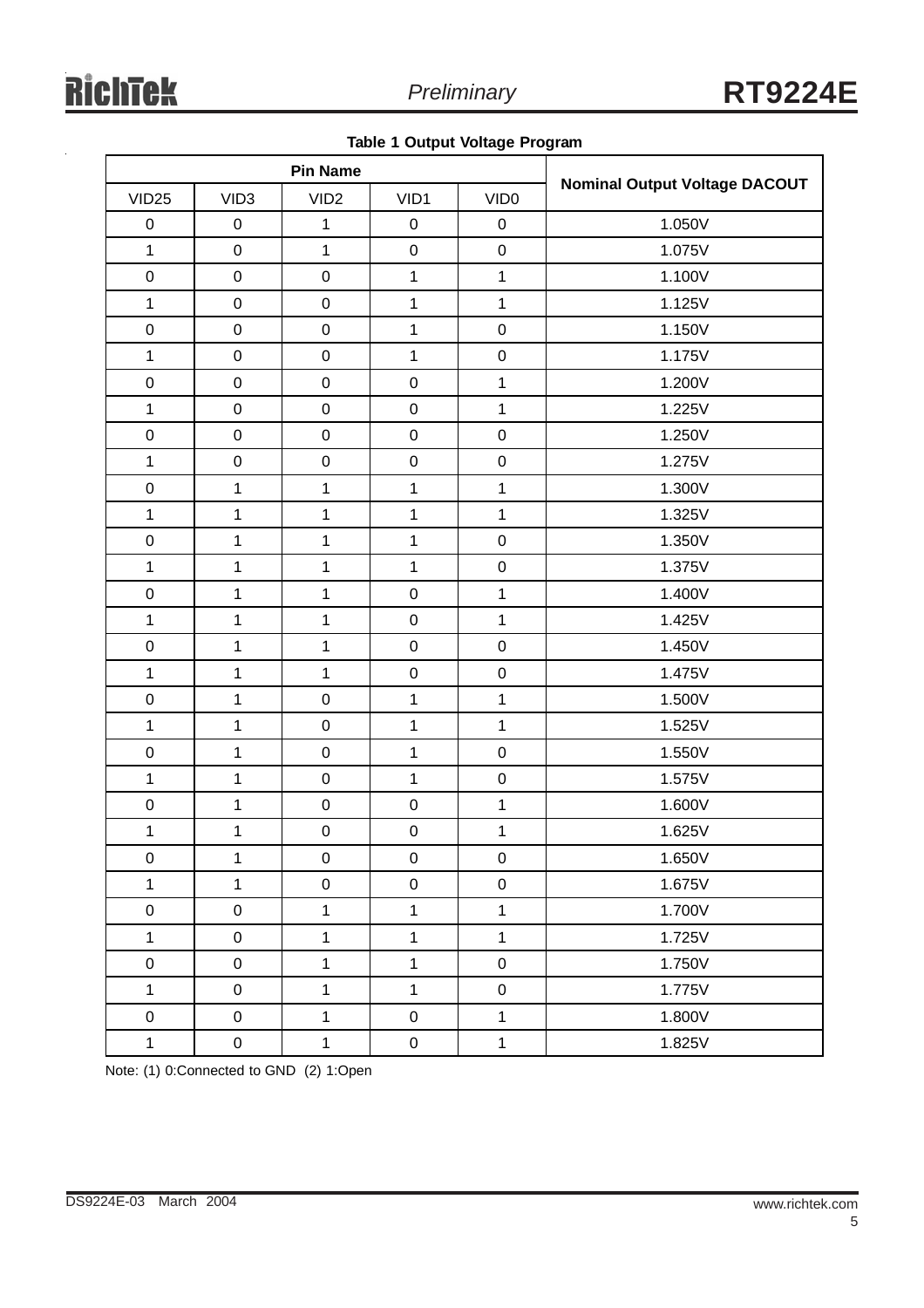## **Absolute Maximum Ratings**

| • Package Thermal Resistance |  |
|------------------------------|--|
|                              |  |

## **Recommended Operating Conditions**

#### **Electrical Characteristics**

 $(T_A = 25^{\circ}C$ , recommended operating conditions, unless otherwise specified)

| <b>Parameter</b>                     | <b>Symbol</b><br><b>Test Conditions</b> |                                            | Min    | <b>Typ</b>               | <b>Max</b>     | <b>Units</b> |  |
|--------------------------------------|-----------------------------------------|--------------------------------------------|--------|--------------------------|----------------|--------------|--|
| <b>V<sub>CC</sub> Supply Current</b> |                                         |                                            |        |                          |                |              |  |
| <b>Nominal Supply</b>                | $_{\text{Lcc}}$                         | <b>UGATE and LGATE</b>                     | --     | 3                        | $-$            | mA           |  |
| <b>Power-on Reset</b>                |                                         |                                            |        |                          |                |              |  |
| V <sub>CC</sub> Rising Threshold     |                                         | $V_{OCSET} = 4.5V$                         | ۰.     | 9.5                      | $\overline{a}$ | V            |  |
| V <sub>CC</sub> Falling Threshold    |                                         | $V_{OCSET} = 4.5V$                         | --     | 7.5                      | $-$            | $\vee$       |  |
| Rising V <sub>OCSET</sub> Threshold  |                                         |                                            | --     | 1.6                      | $\overline{a}$ | V            |  |
| <b>Oscillator</b>                    |                                         |                                            |        |                          |                |              |  |
| <b>Free Running Frequency</b>        |                                         |                                            | 170    | 200                      | 230            | kHz          |  |
| Ramp Amplitude                       | $\Delta \rm V_{\rm OSC}$                |                                            | --     | 1.9                      | --             | $V_{P-P}$    |  |
| <b>Reference and DAC</b>             |                                         |                                            |        |                          |                |              |  |
| DAC (VID0-VID25) Input Low Voltage   |                                         |                                            | --     | $-$                      | 0.8            | V            |  |
| DAC (VID0-VID25) Input High Voltage  |                                         |                                            | 2.0    | $\overline{\phantom{a}}$ | $-$            | $\vee$       |  |
| <b>DACOUT Voltage Accuracy</b>       |                                         |                                            | $-1.0$ | $-$                      | $+1.0$         | %            |  |
| <b>Error Amplifier</b>               |                                         |                                            |        |                          |                |              |  |
| DC Gain                              |                                         |                                            | --     | 65                       | $\overline{a}$ | dB           |  |
| <b>Gate Drivers</b>                  |                                         |                                            |        |                          |                |              |  |
| <b>UGATE Source</b>                  | RUGATE                                  | $V_{\text{BOOT}} - V_{\text{PHASE}} = 12V$ | --     | 8                        | $\overline{a}$ | $\Omega$     |  |
| <b>UGATE Sink</b>                    | RUGATE                                  | $V_{UGATE} - V_{PHASE} = 1V$               | --     | 5                        | --             | $\Omega$     |  |
| <b>LGATE Source</b>                  | <b>ILGATE</b>                           | $V_{CC}$ = 12V, $V_{LGATE}$ = 6V           | --     | 500                      | $-1$           | mA           |  |
| <b>LGATE Sink</b>                    | RLGATE                                  | $V_{LGATE} = 1V$                           | --     | 5                        | --             | $\Omega$     |  |

*To be continued*

6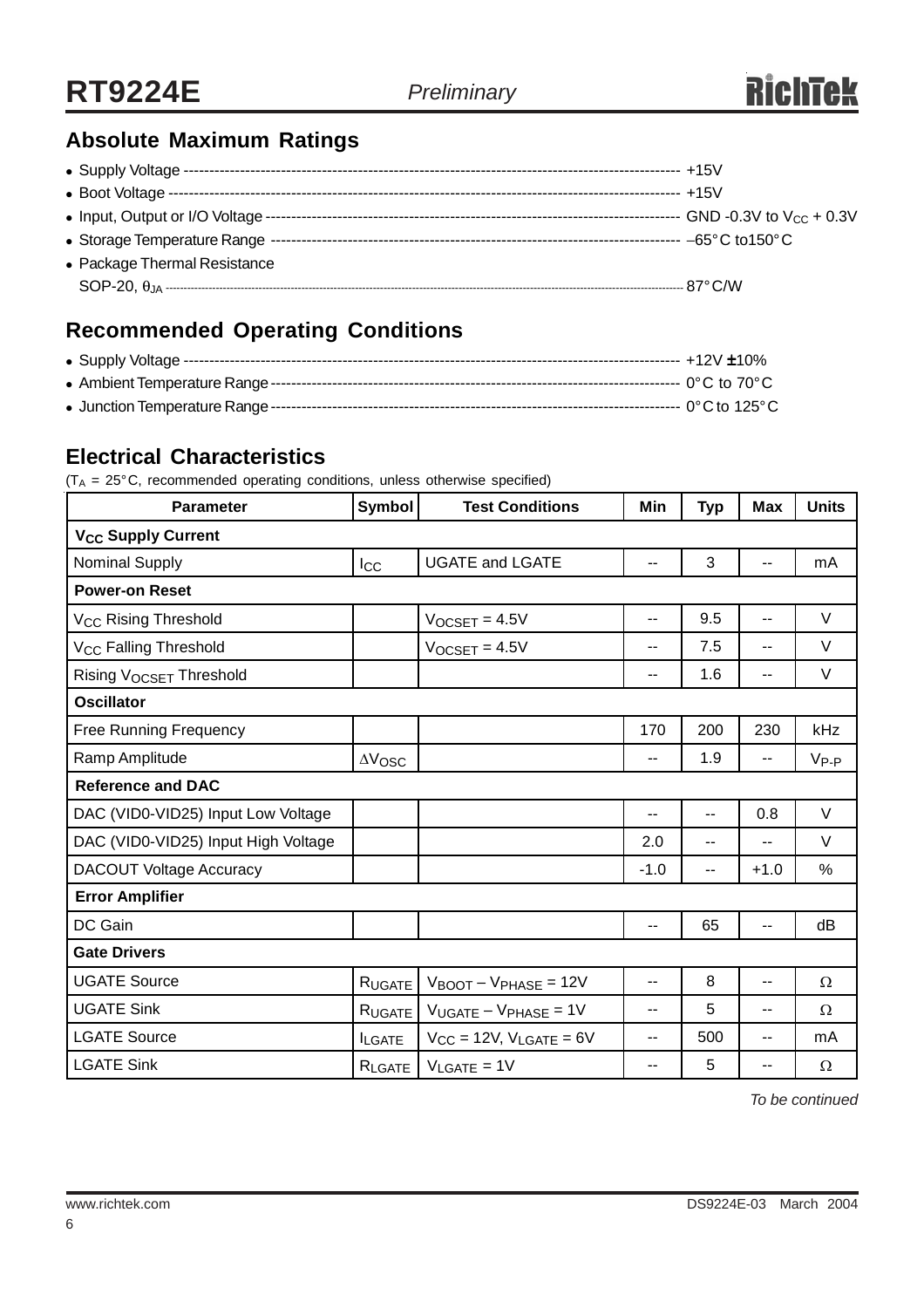# RichTek

| <b>Parameter</b>                             | Symbol             | <b>Test Conditions</b>                          | Min                      | <b>Typ</b> | <b>Max</b> | <b>Units</b> |
|----------------------------------------------|--------------------|-------------------------------------------------|--------------------------|------------|------------|--------------|
| <b>Protection</b>                            |                    |                                                 |                          |            |            |              |
| Over-voltage Trip (V <sub>SEN</sub> /DACOUT) |                    |                                                 | --                       | 115        | 120        | $\%$         |
| <b>OCSET Current Source</b>                  | <b>I</b> OCSET     | $V$ <sub>OCSET</sub> = 4.5V                     | 167                      | 200        | 233        | μA           |
| <b>OVP Sourcing Current</b>                  | $I_{OVP}$          | $V_{\text{SEN}} = 5.5V$ , $V_{\text{OVP}} = 0V$ | 60                       |            |            | mA           |
| Soft-Start Current                           | Iss                | $V$ <sub>SS</sub> = 1.5V                        | --                       | 10         | --         | μA           |
| <b>Power Good</b>                            |                    |                                                 |                          |            |            |              |
| Upper Threshold (V <sub>SEN</sub> /DACOUT)   |                    | <b>VSEN Rising</b>                              | 106                      | --         | 114        | %            |
| Lower Threshold (V <sub>SEN</sub> /DACOUT)   |                    | <b>VSEN Falling</b>                             | 89                       |            | 96         | %            |
| Hysteresis (V <sub>SEN</sub> /DACOUT)        |                    | Upper and Lower Threshold                       | $\overline{\phantom{a}}$ | 2          | --         | $\%$         |
| PGOOD Voltage Low                            | V <sub>PGOOD</sub> | $lcp$ <sub>GOOD</sub> = $-5mA$                  | $- -$                    | 0.5        | --         | $\vee$       |